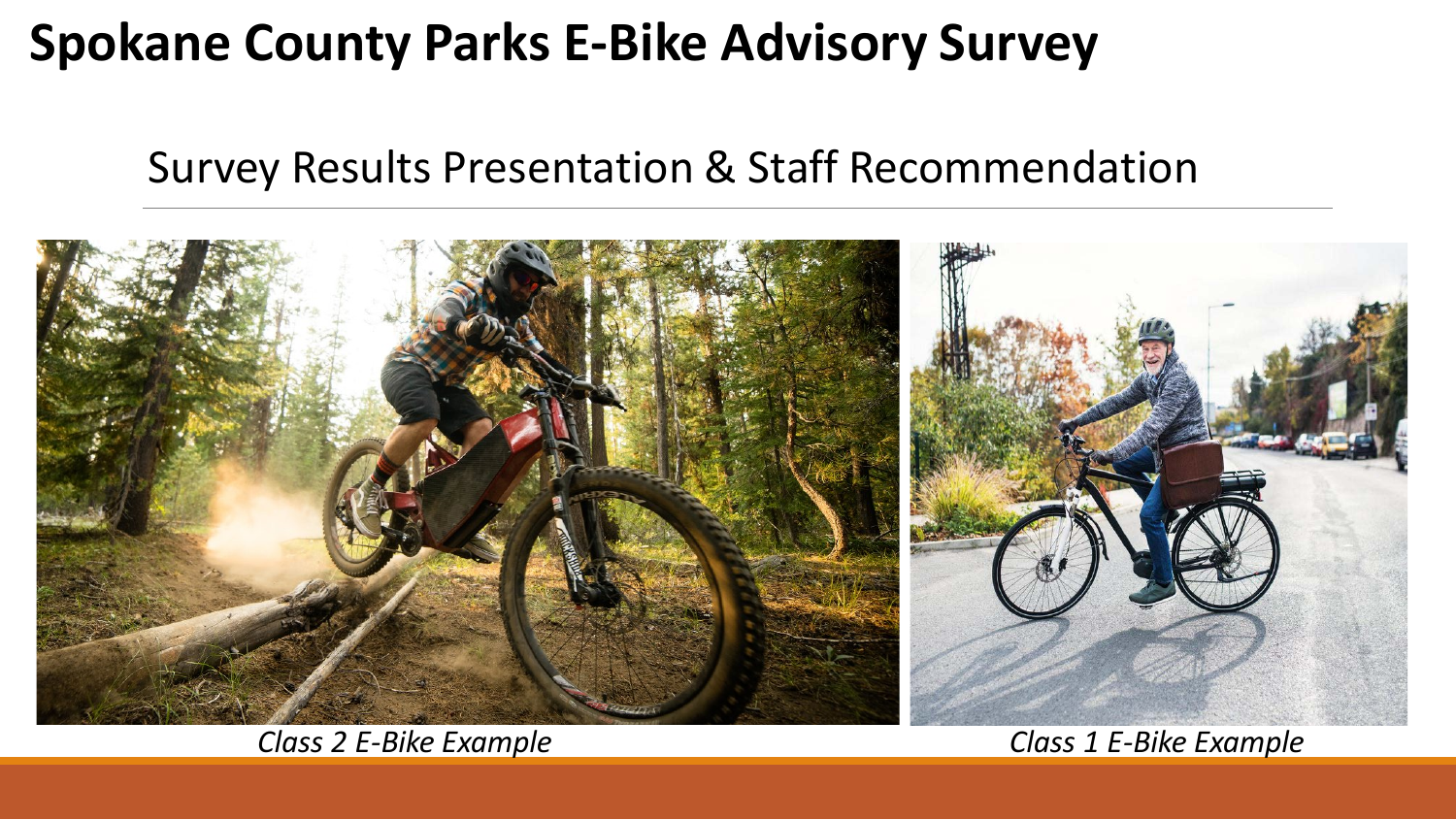# **What is an Electric-Assisted Bicycle?**

E-bikes are defined by Washington State Law (RCW 46.04.169) under three categories:

Class 1 - an electric-assisted bicycle in which the motor provides assistance only when the rider is pedaling and ceases to provide assistance when the bicycle reaches the speed of twenty (20) miles per hour. *Class 1 e-bikes provide pedal assistance only when a rider pedals.*

Class 2 - an electric-assisted bicycle in which the motor may be used exclusively to propel the bicycle and is not capable of providing assistance when the bicycle reaches the speed of twenty (20) miles per hour. *Class 2 e-bikes can provide forward motion without pedaling.*

Class 3 - an electric-assisted bicycle in which the motor provides assistance only when the rider is pedaling and ceases to provide assistance when the bicycle reaches the speed of twenty-eight (28) miles per hour and is equipped with a speedometer. *Class 3 e-bikes are similar to Class 1, but allow for a higher speed (28 mph vs 20 mph).*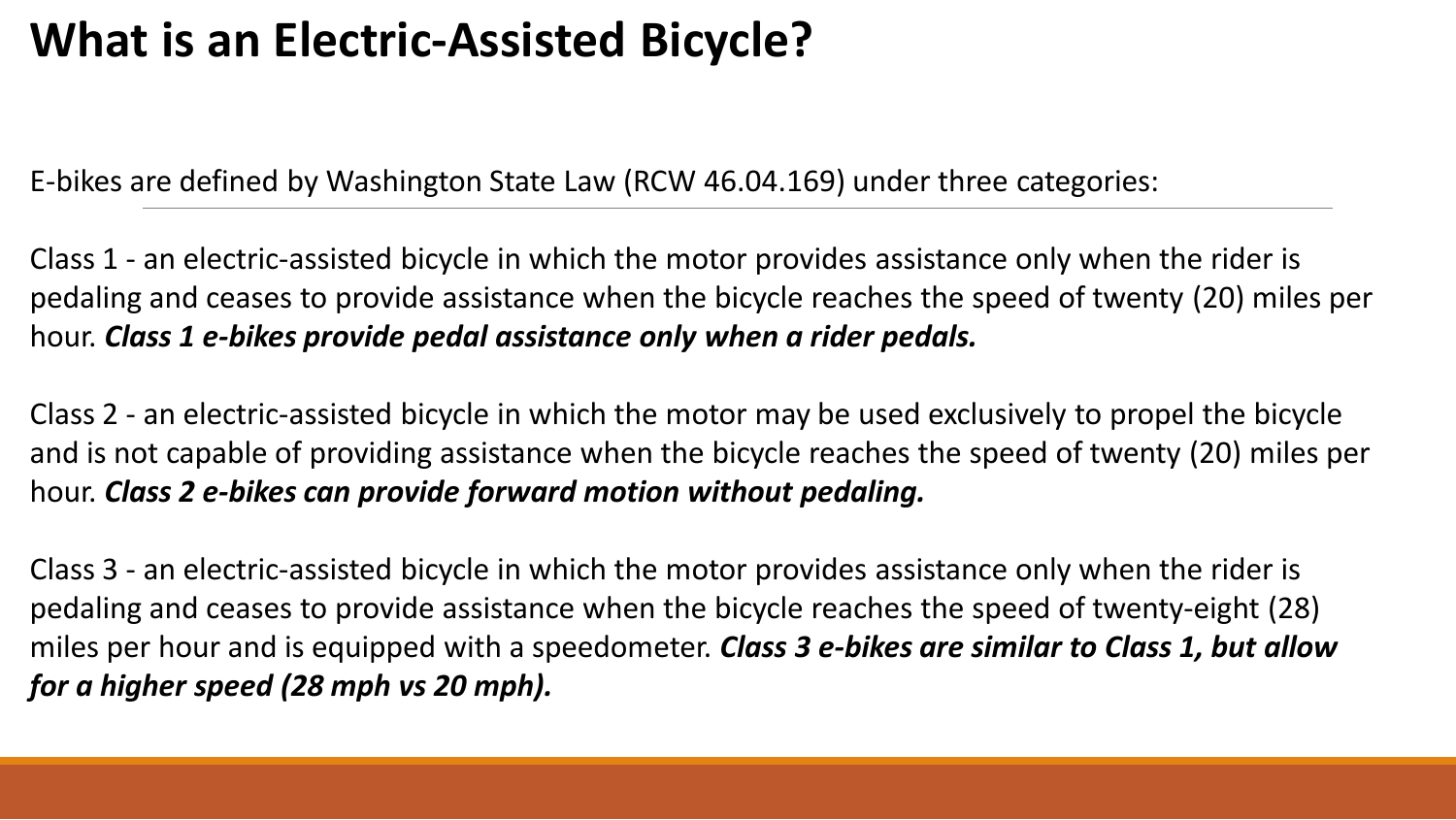### **What is an Electric-Assisted Bicycle?**

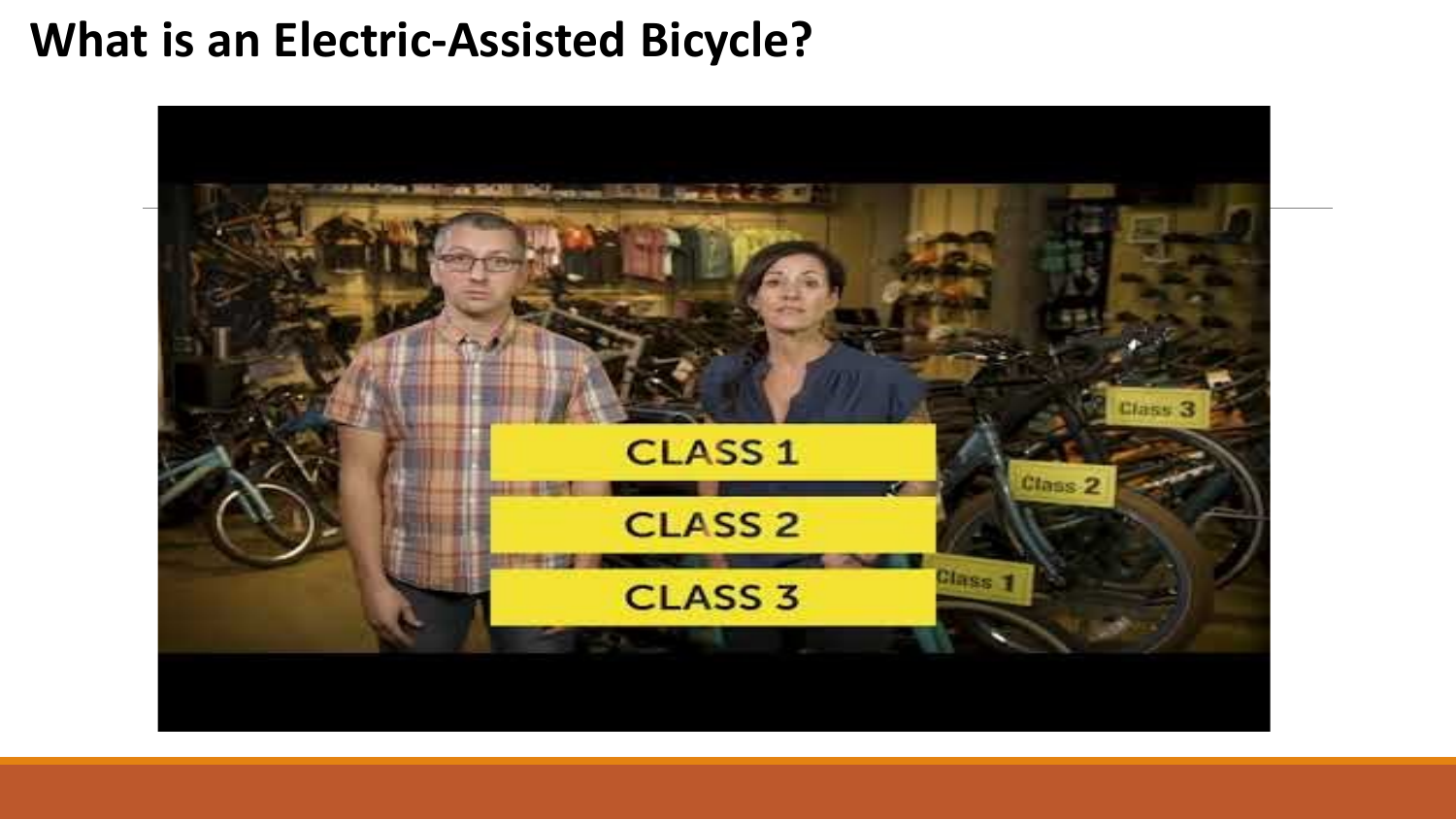## Spokane County E-Bike Advisory Survey

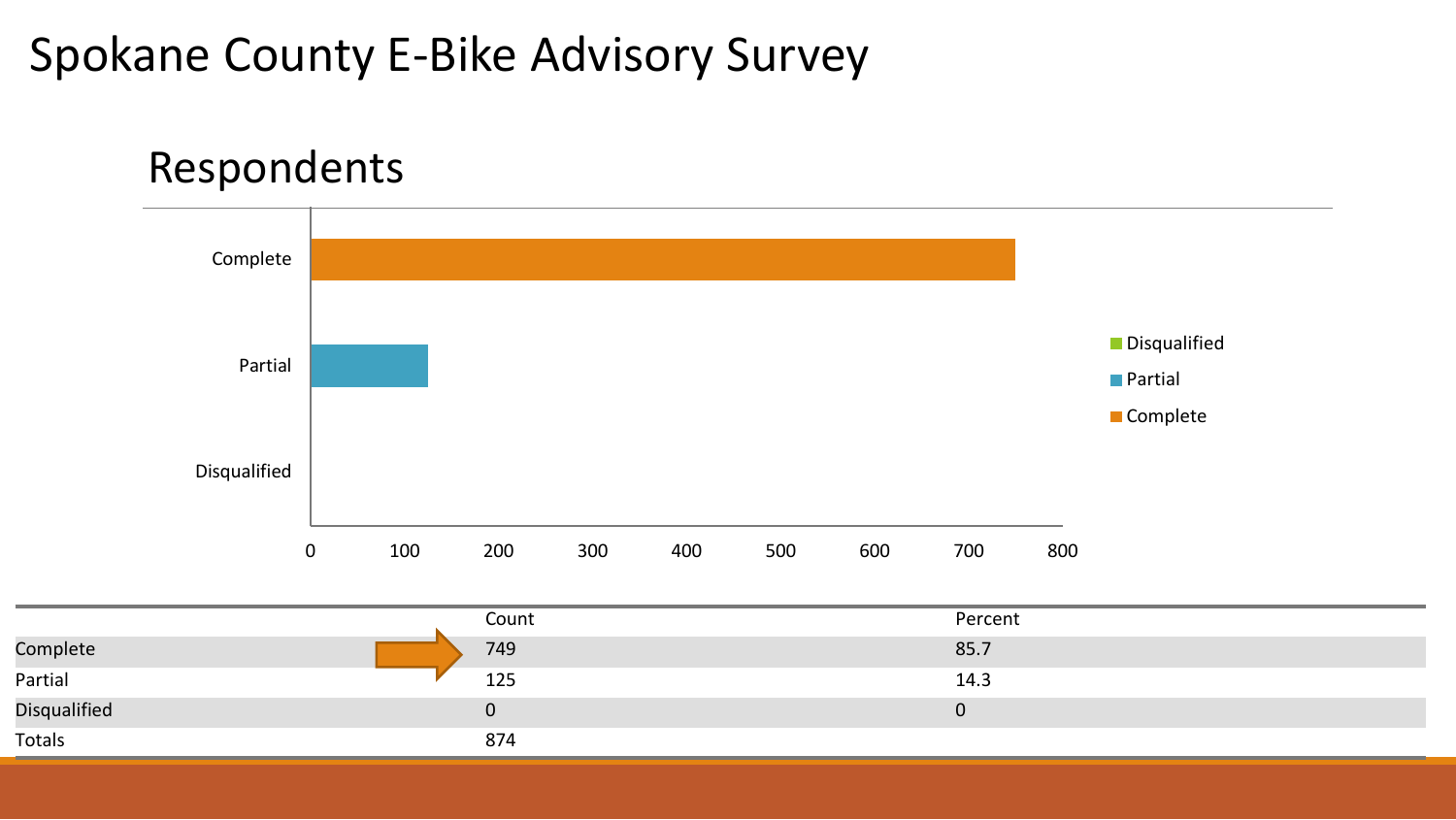## Please enter your zip code

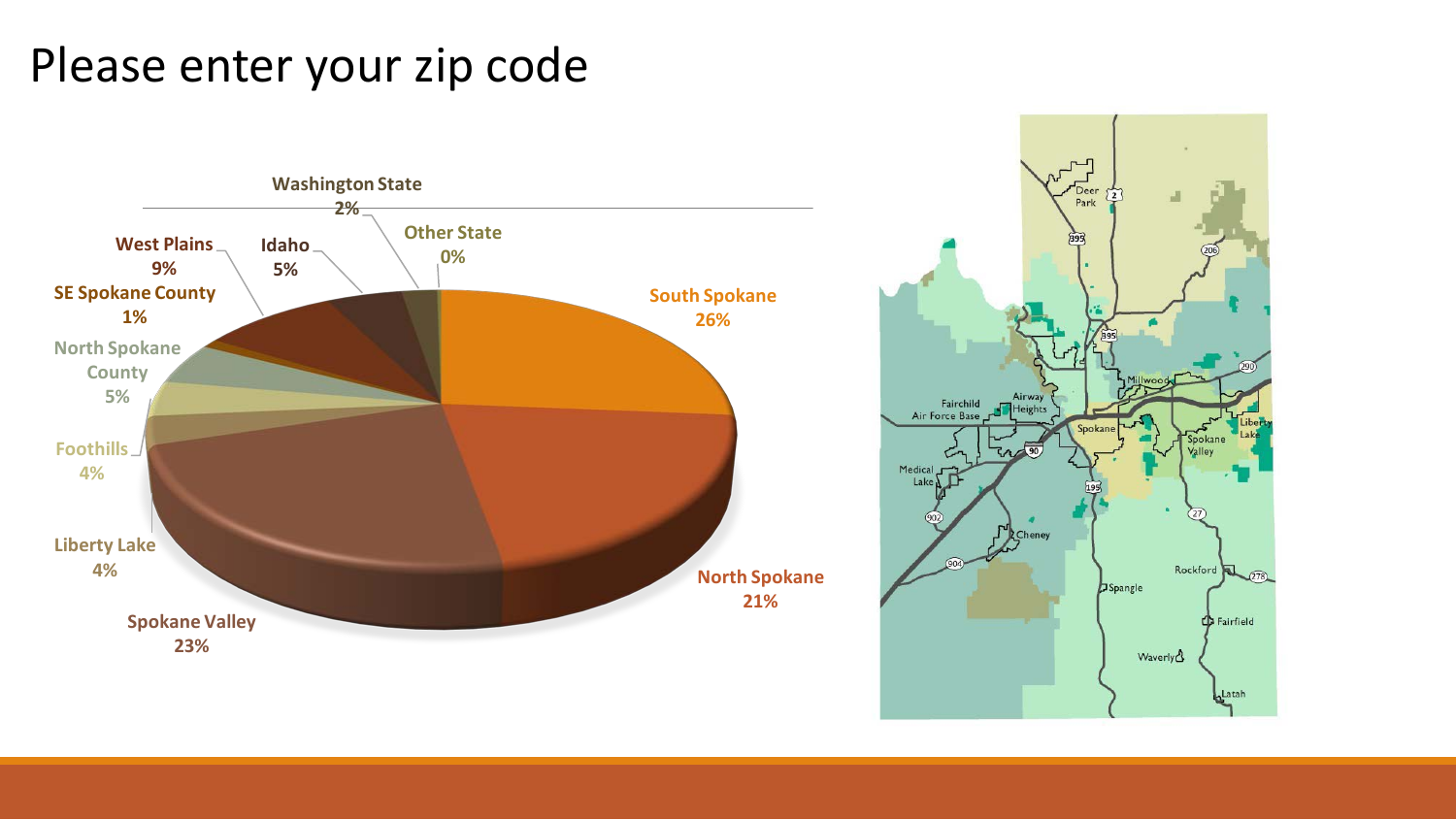### What is your primary trail-based recreational activity?

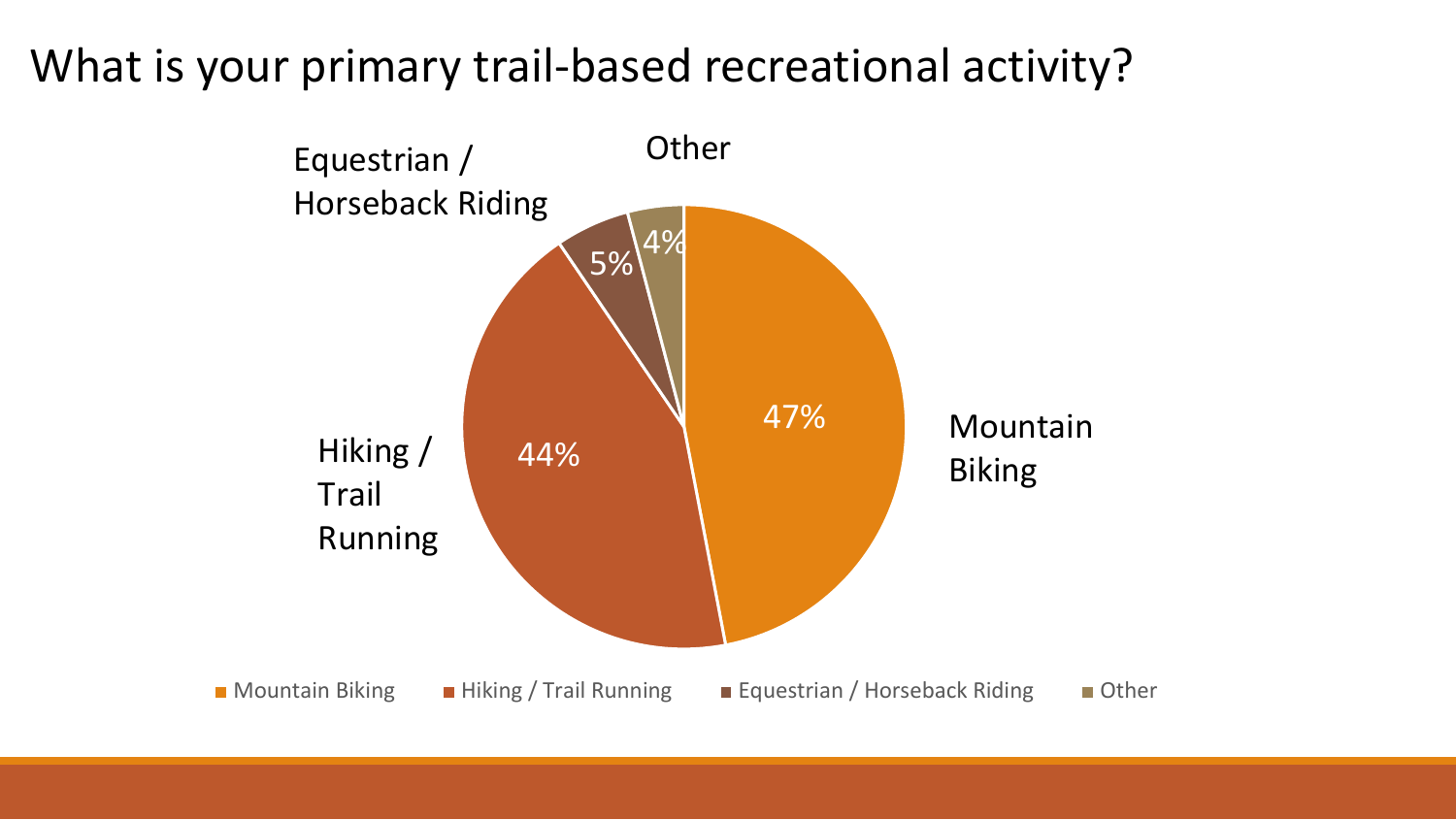### Please select the age range you fall into

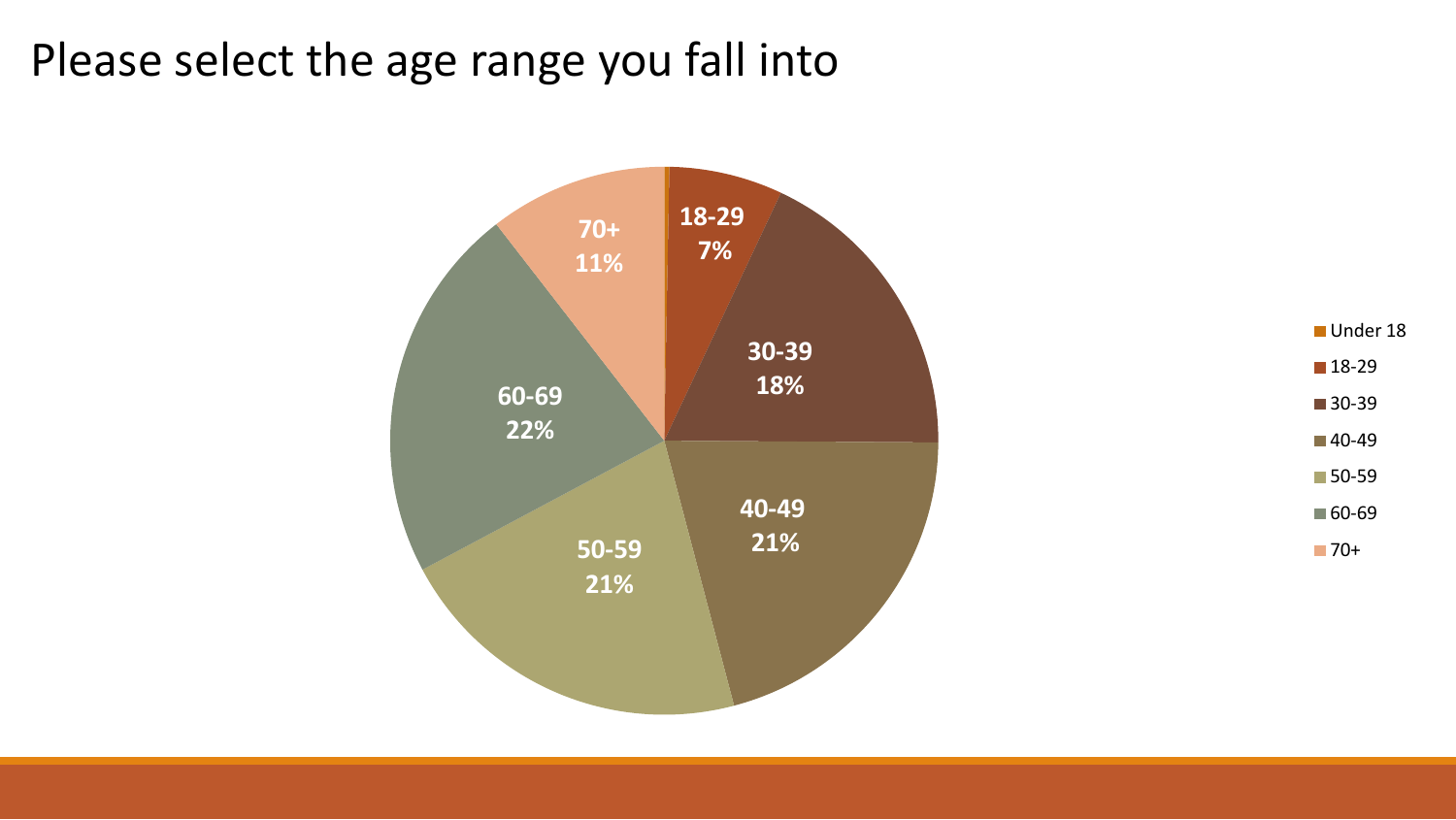Are you an e-bike owner or plan to purchase an e-bike in the near future?

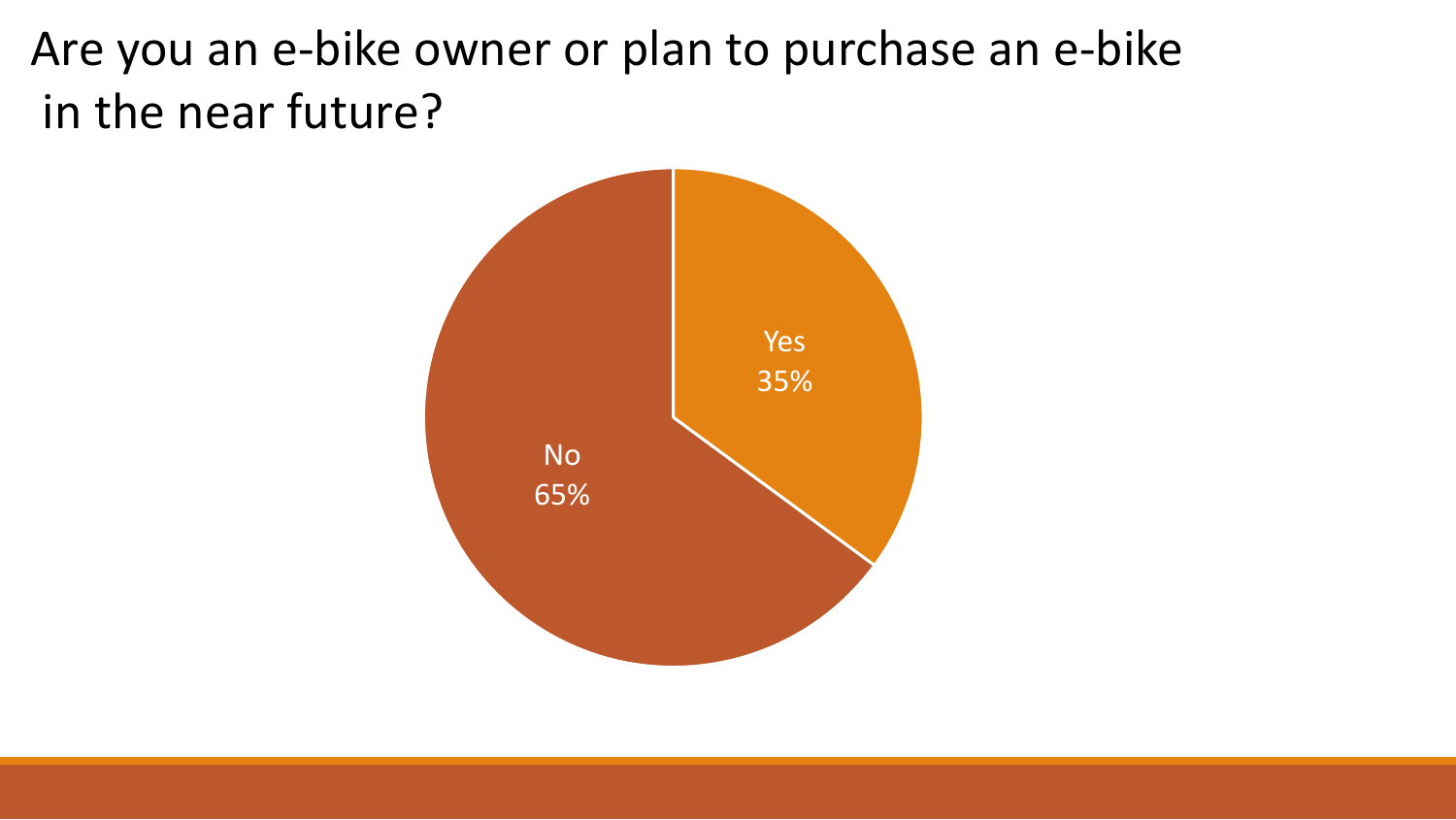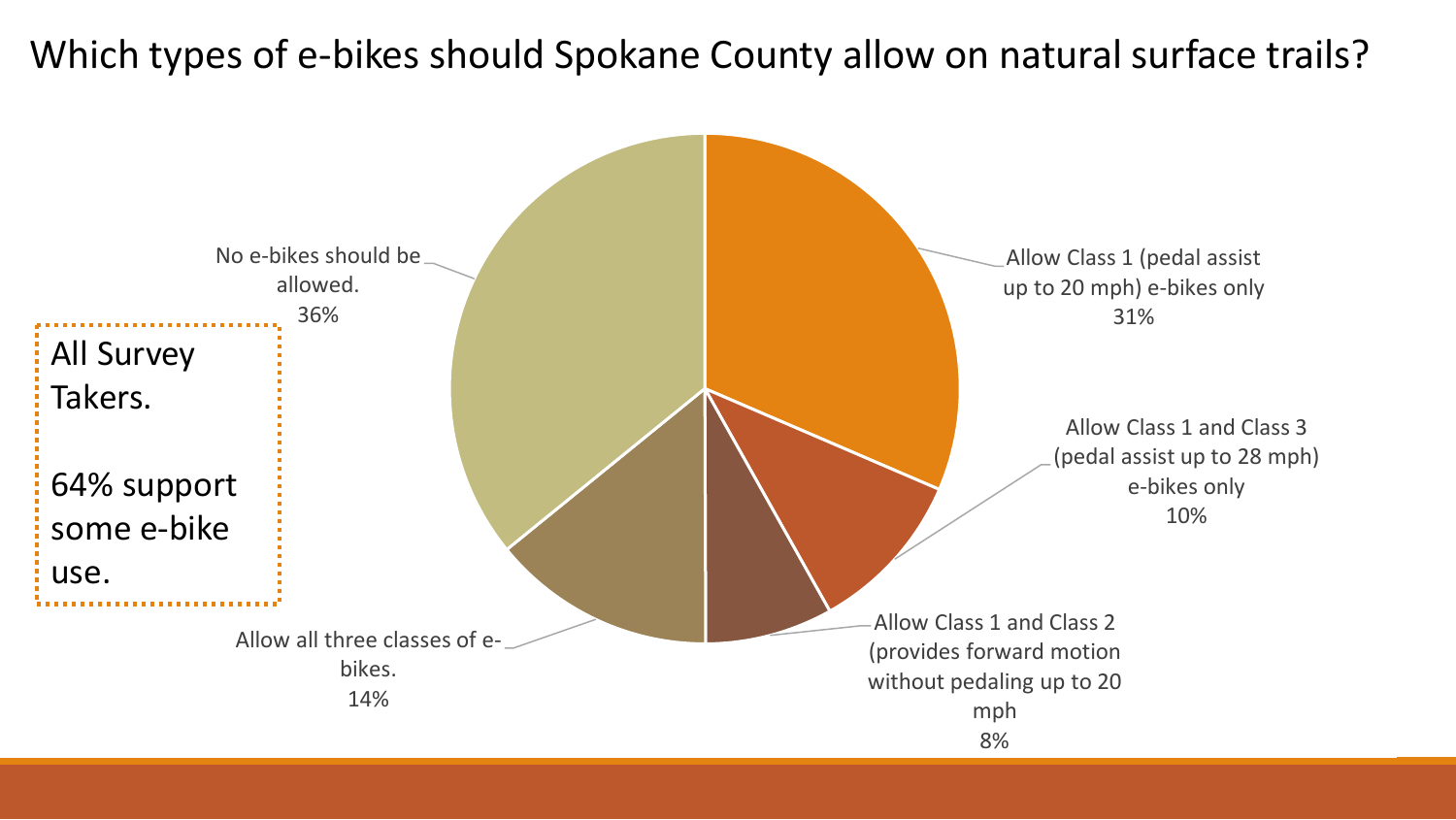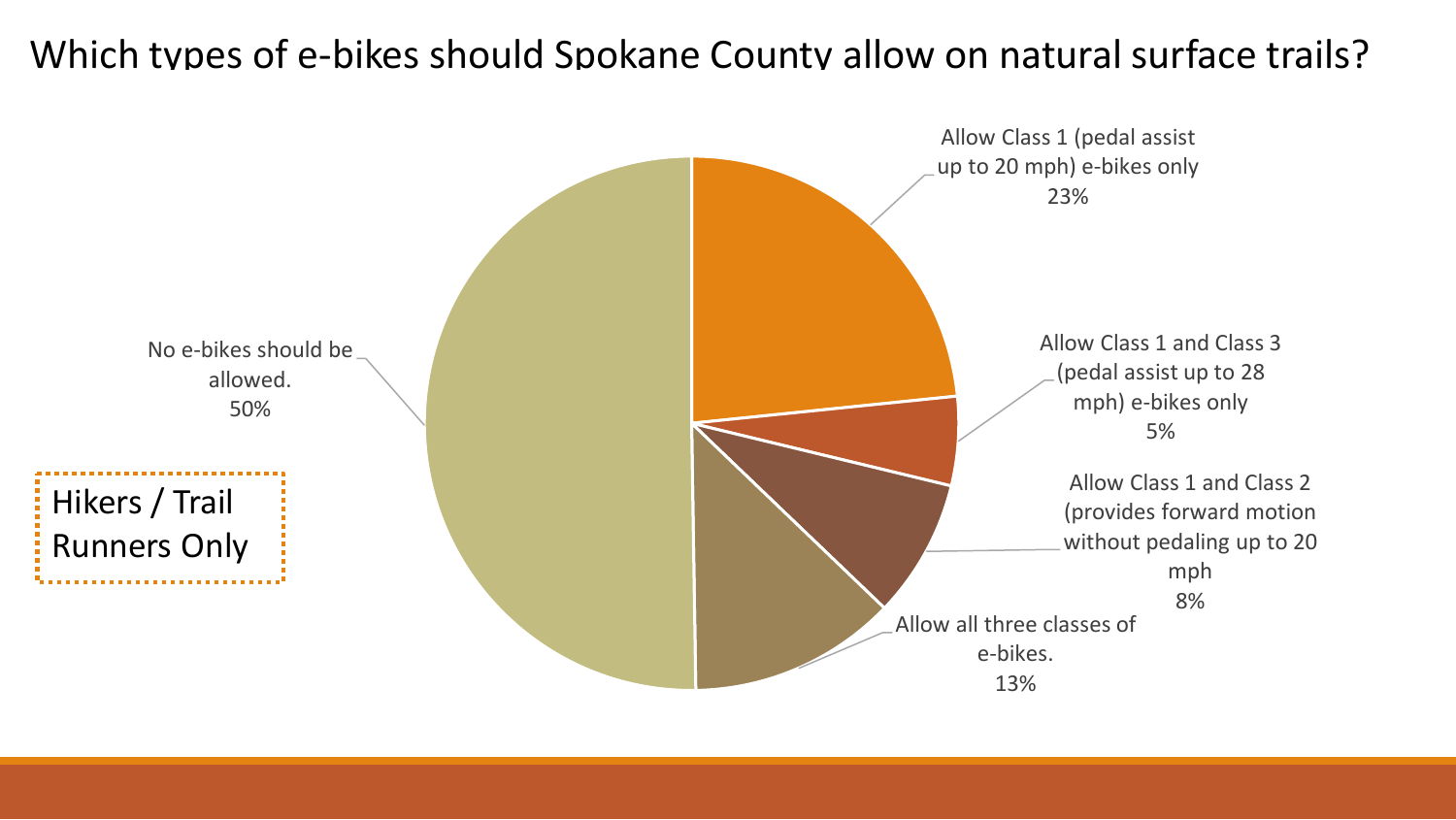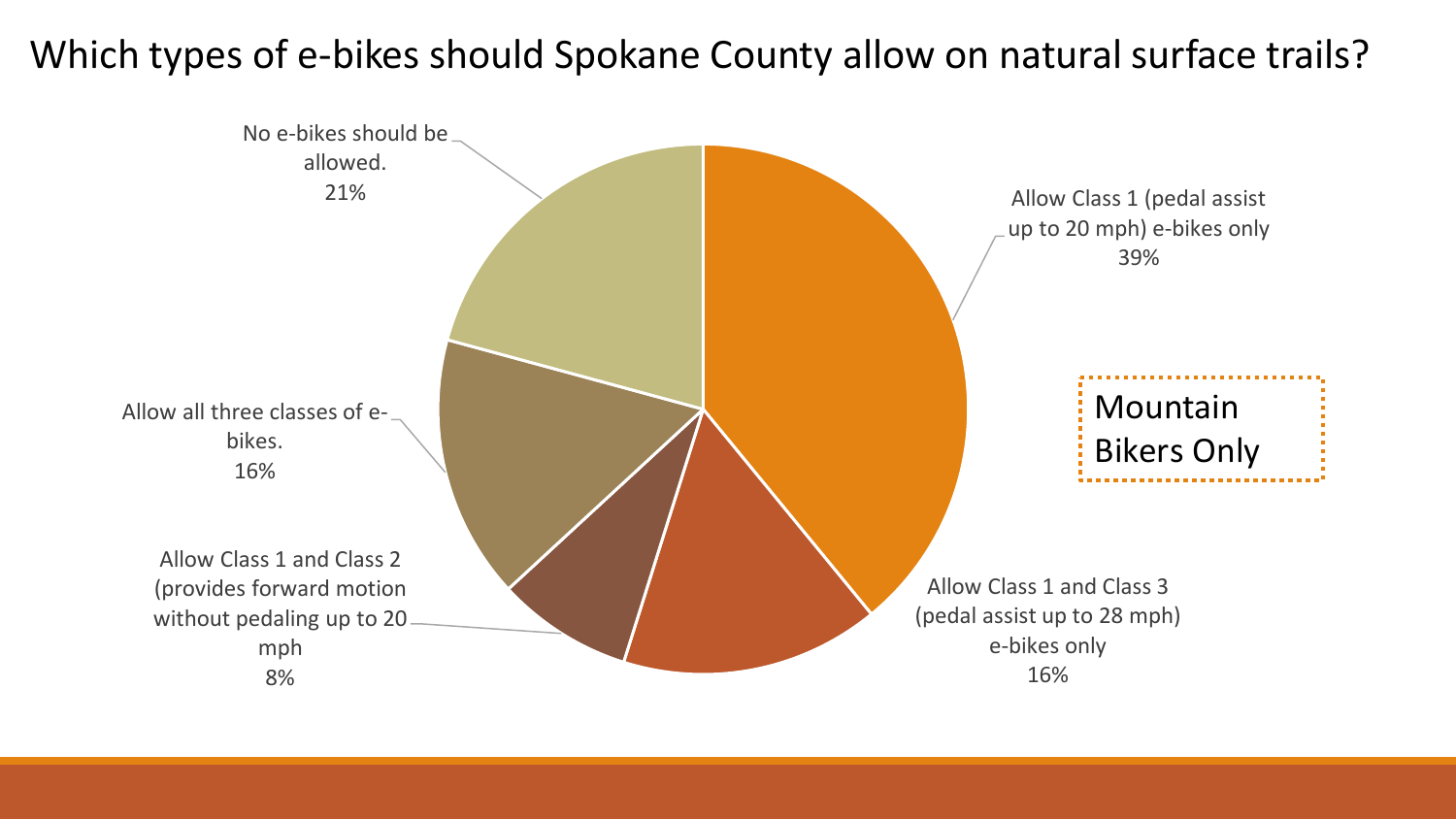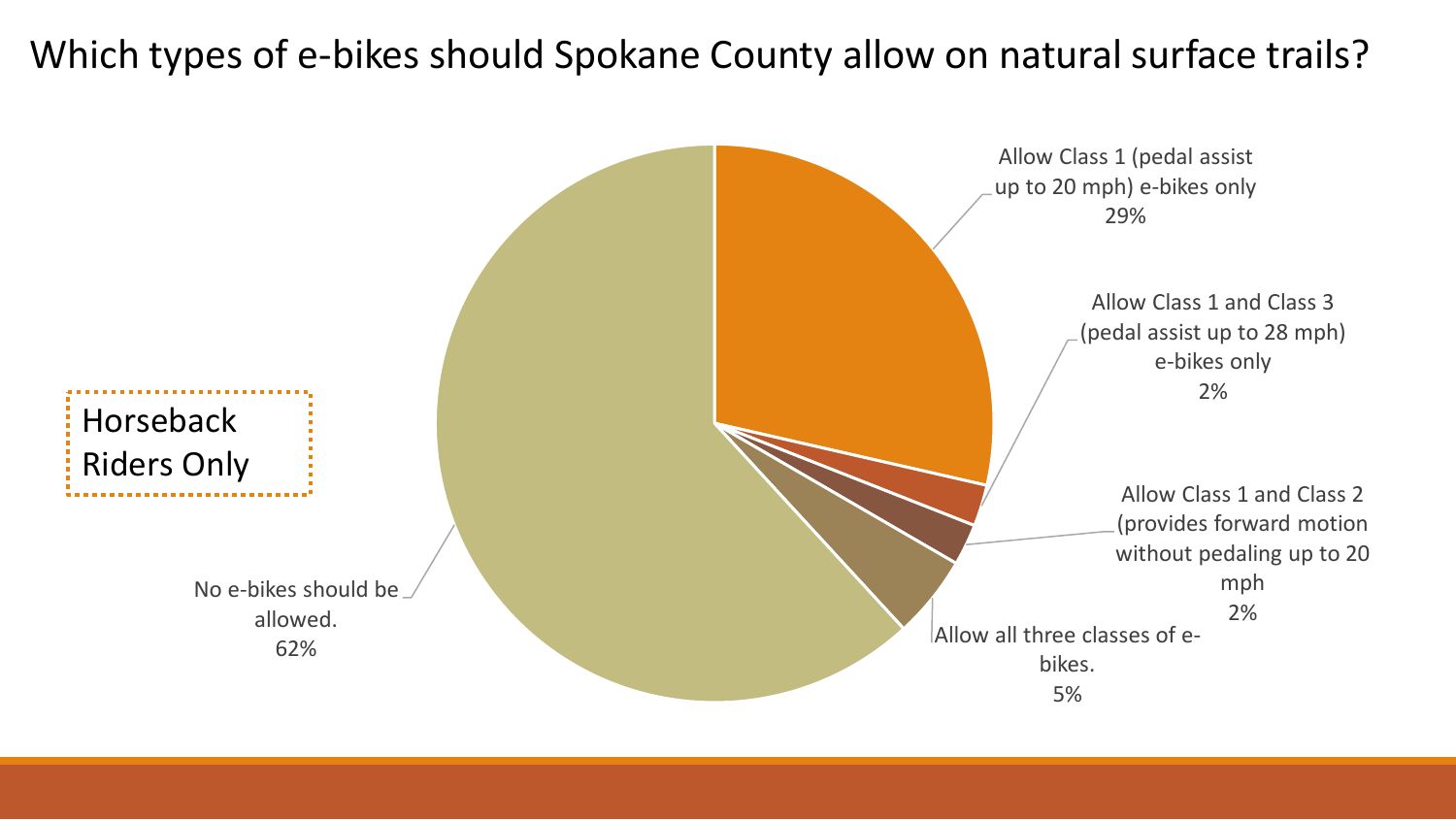#### Where should e-bikes be allowed on Spokane County-managed natural surface trails?

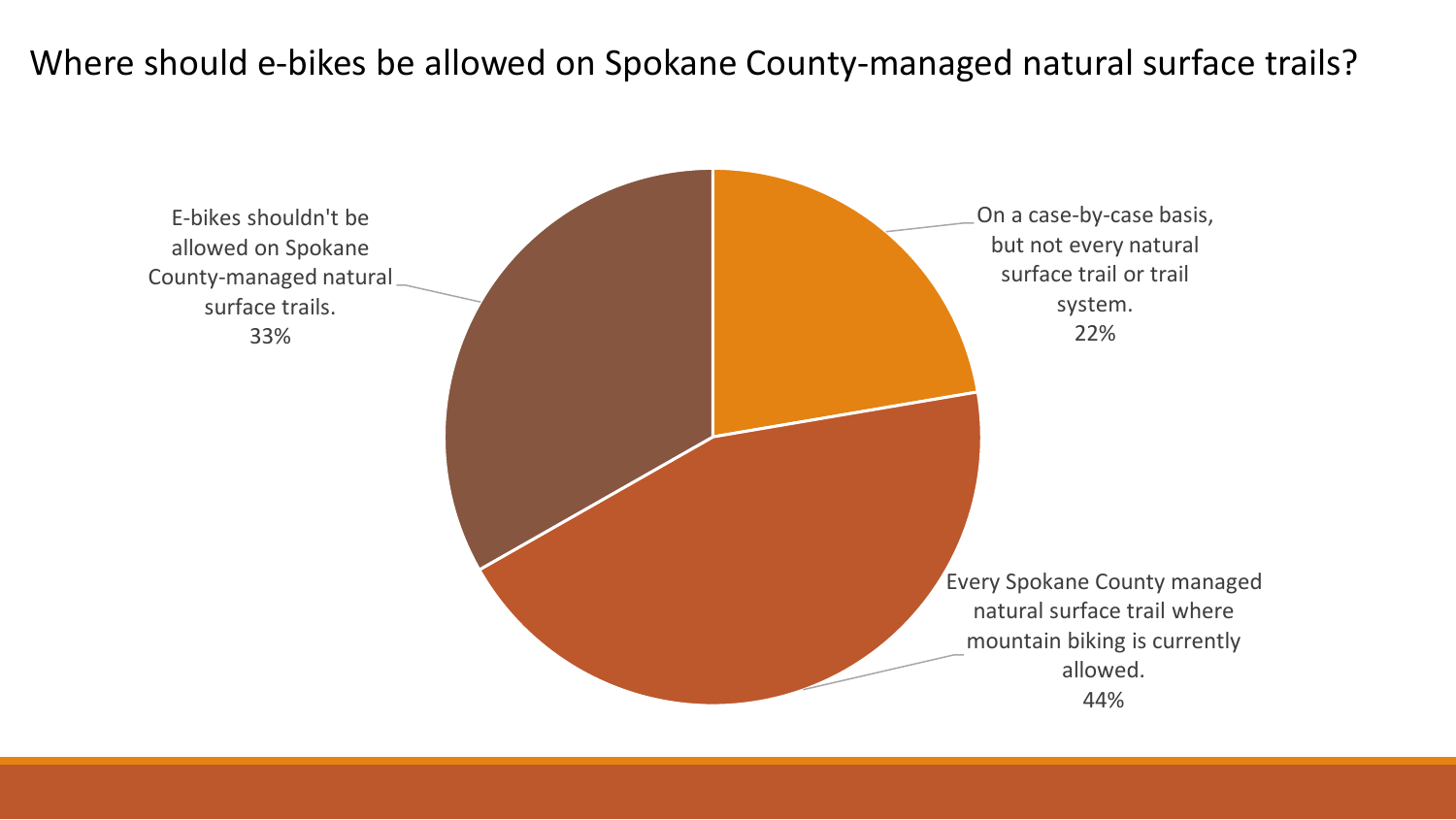#### Which Spokane County-managed natural surface trail systems do you believe are most suitable for e-bikes use?



Percent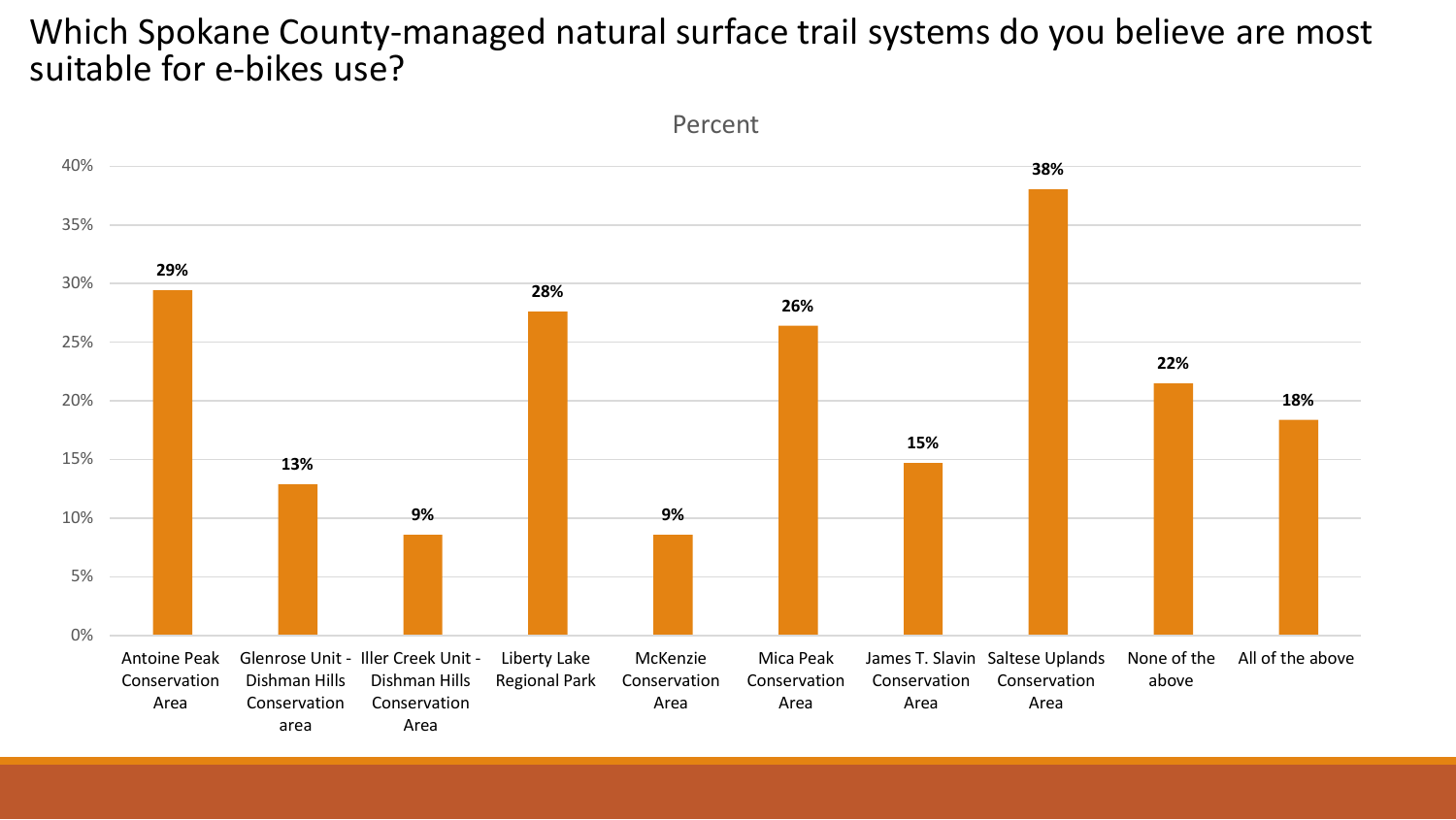In Question 6, you selected that Spokane County should not allow any class of e-bikes anywhere. Why shouldn't they be allowed on Spokane County-managed trail systems?

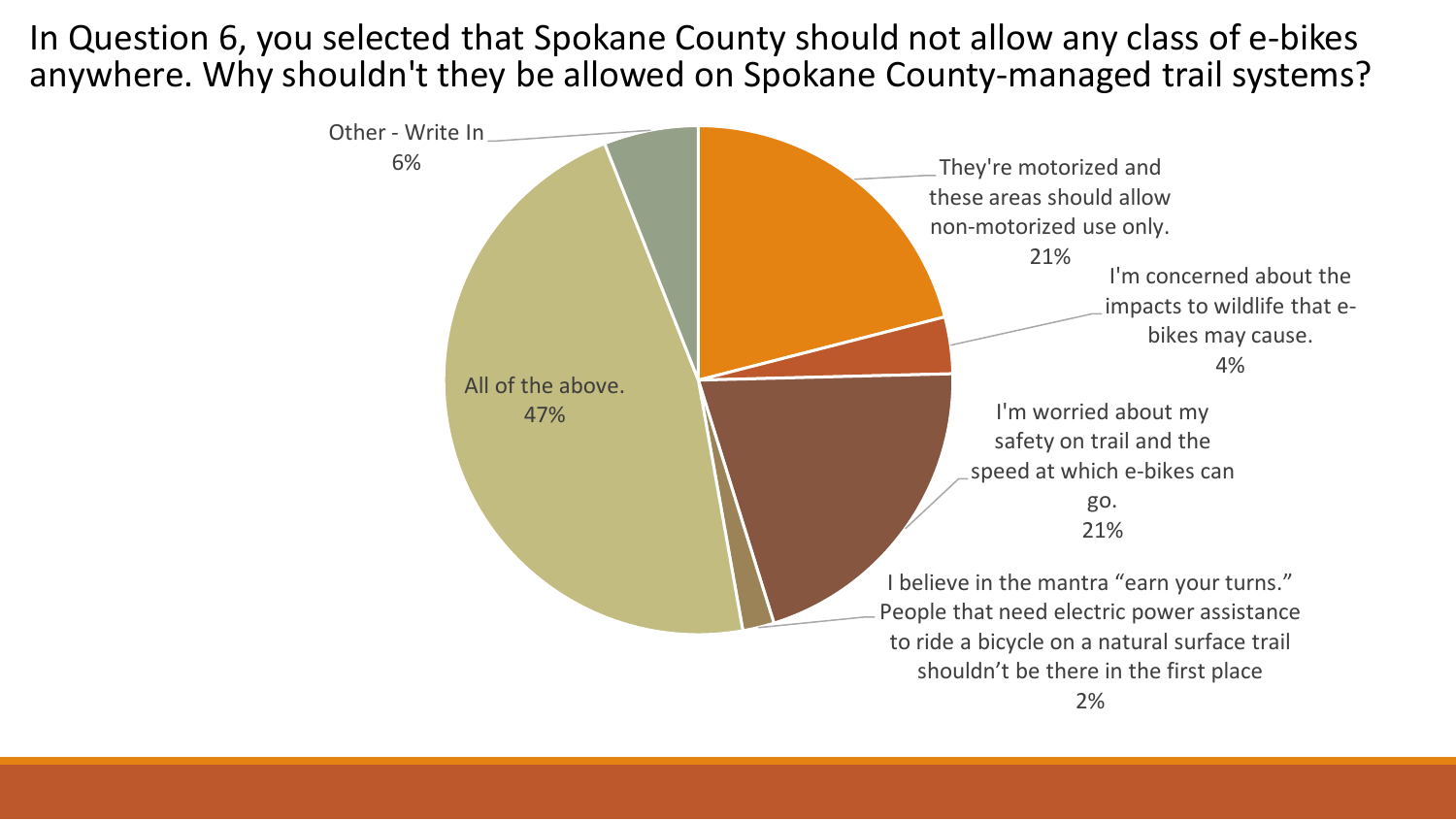"I use my class 1 emtb to reach areas that I can no longer access due to age and disabilities. I have ridden non emtbs for 30 years. My class 1 emtb has no larger impact than a regular mt bike. I actually ride slower and more carefully due to the weight. However, my class 1 emtb allows me to do more trail maintenance since I can ride further in less time. Thank you for your consideration of class 1 ebikes." – Respondent 93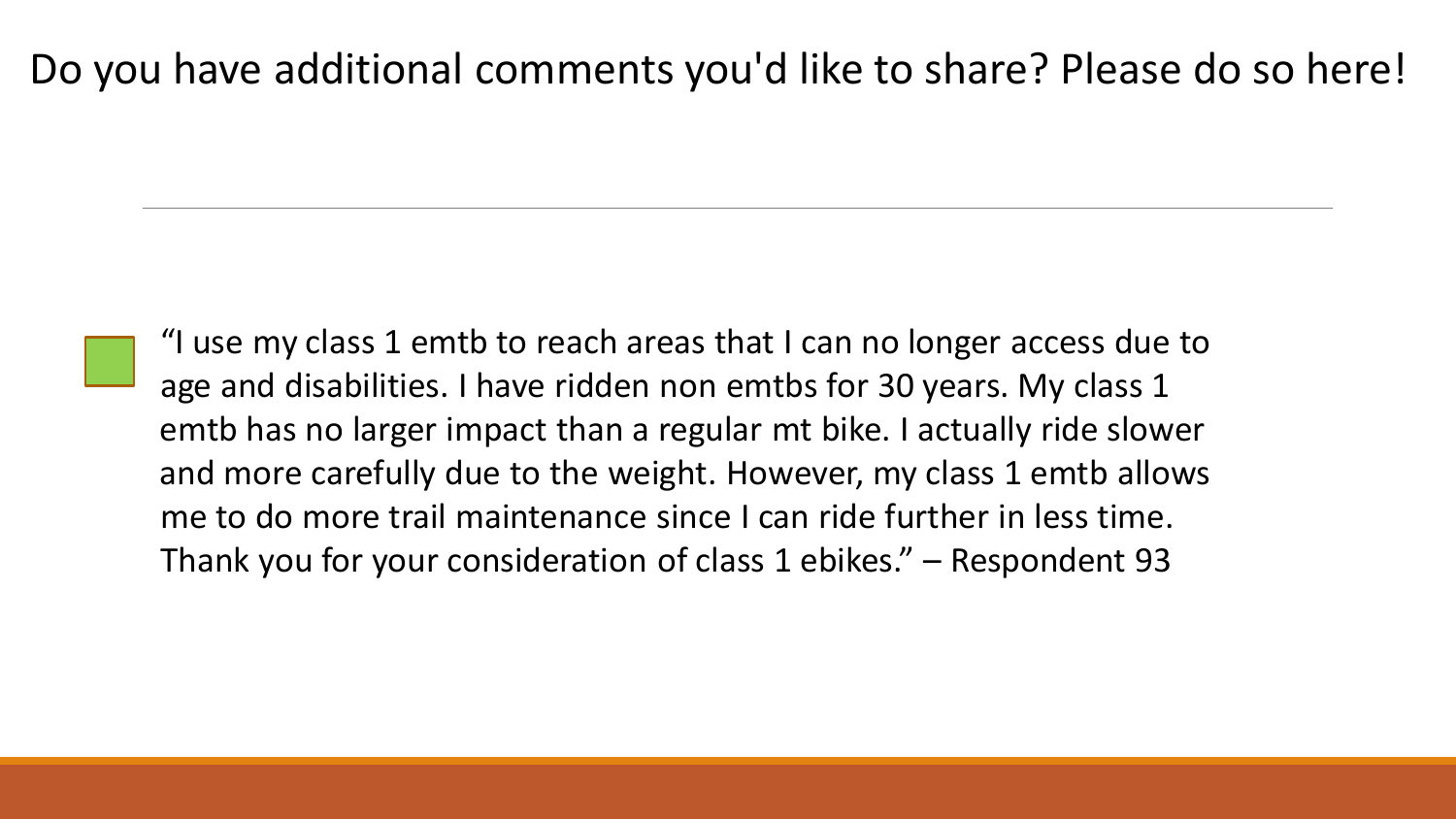"I only travel to Spokane to ride and drink beer/eat food. I understand the need for e bike trails, but would start by saying no to all then decide slowly which individual trails you are fine with allowing motorized vehicles on. Honestly I probably would go to Spokane less and spend less money if all or most trails allow ebikes." – Respondent 119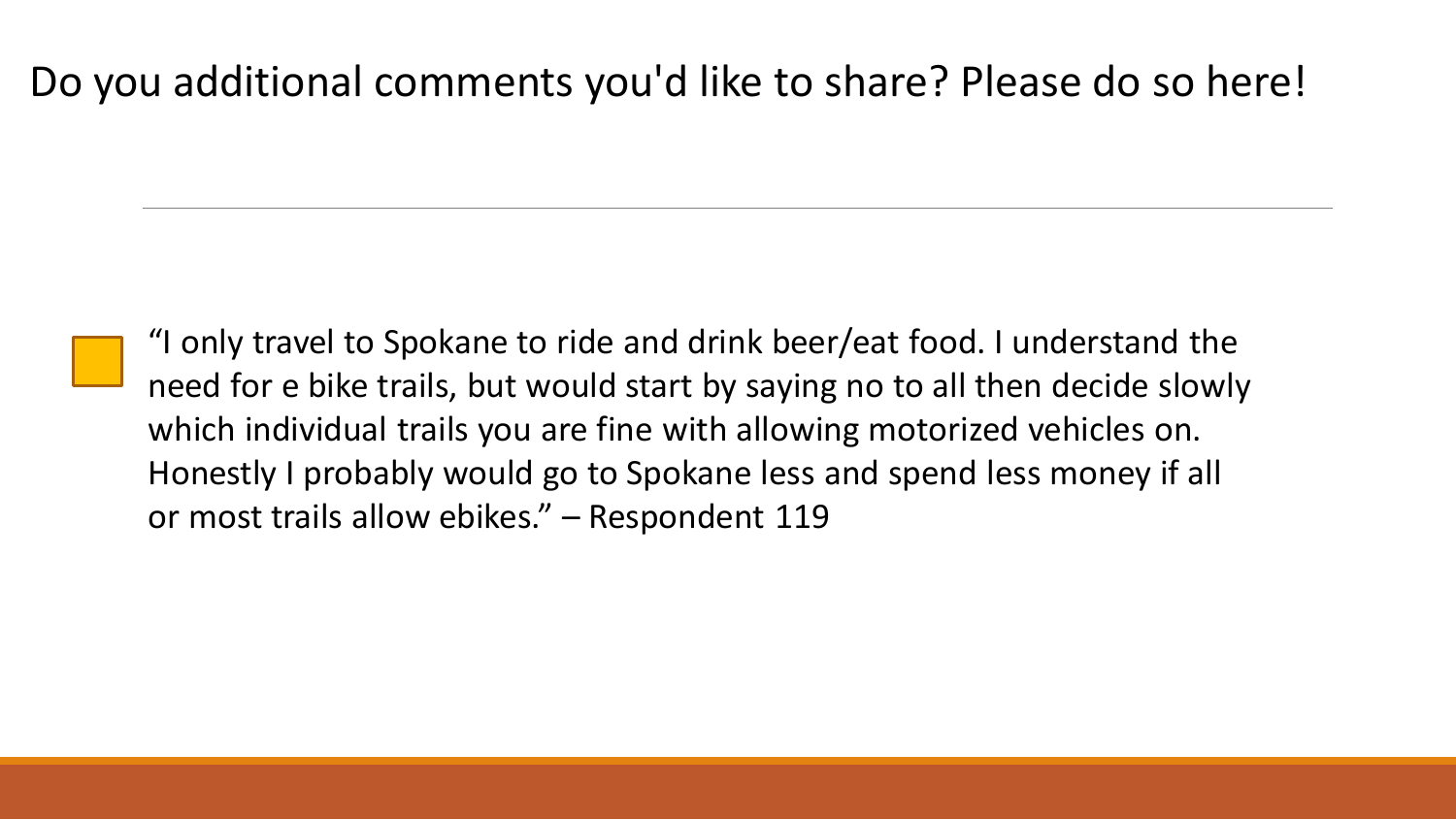"Please do not allow e-bikes on any natural surface trails! There are lots of little old ladies like me (age 68) who want to walk and hike safely outdoors without having to worry about being slammed into by some 250-pound guy going 20 mph on some electric bike! Seriously, the two are incompatible. I've been a hiker for many years and have seen many of my favorite places taken over by mountain bikers and Frisbee golf. I don't wan tto lost the natural surface trails as well!" –Respondent 140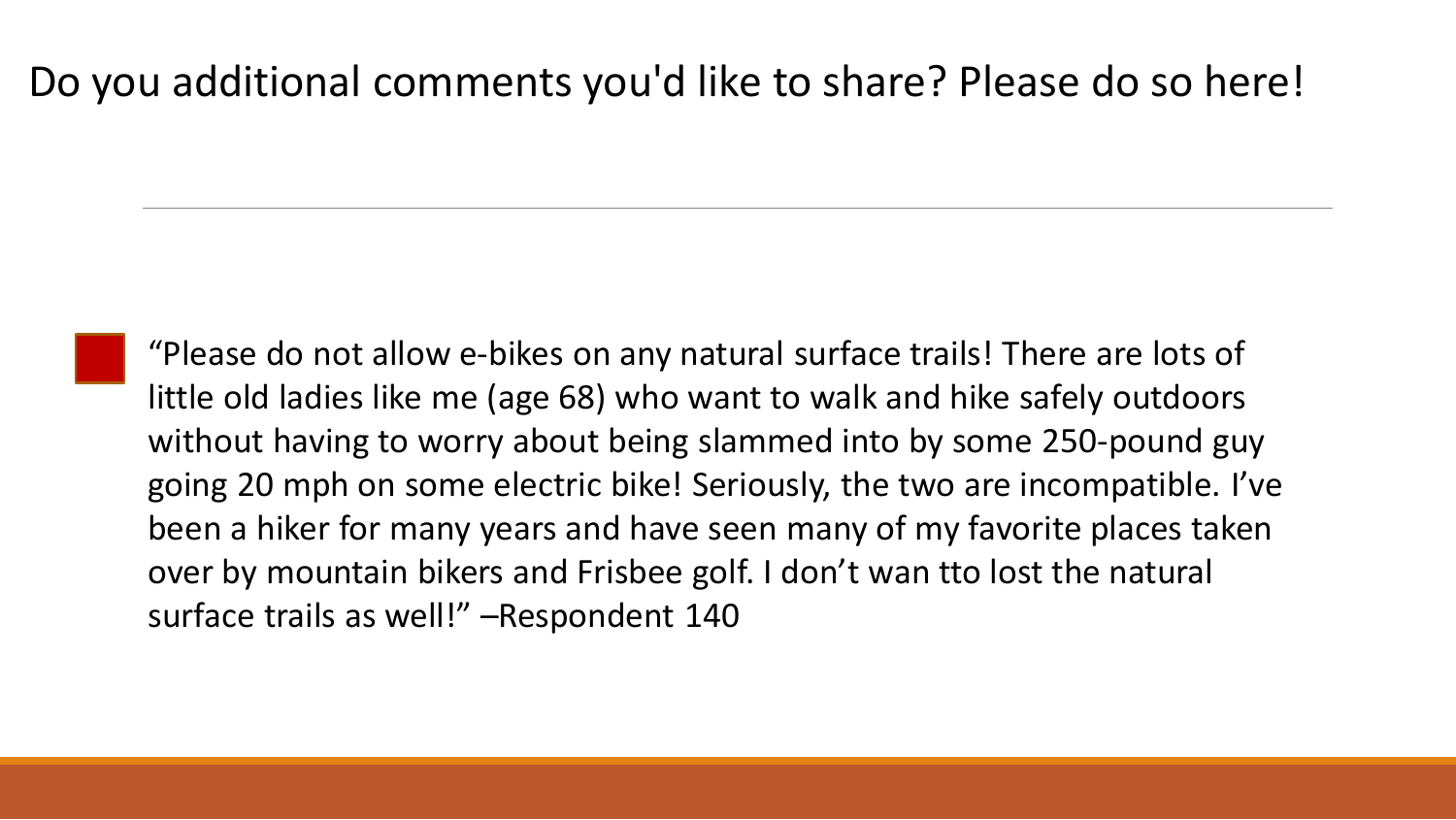"I love to climb (100k+ Mtb biking and 100k+ trail running this year) and otherwise enjoy our amazing trails! I bought my wife a Levo SL (class 1) and now we rode together often. It has been incredible!! Our riding is comparable, almost equal, thanks to her pedal assist. She wouldn't join me otherwise. It has been an almost unbelievable blessing! ❤" – Respondent 153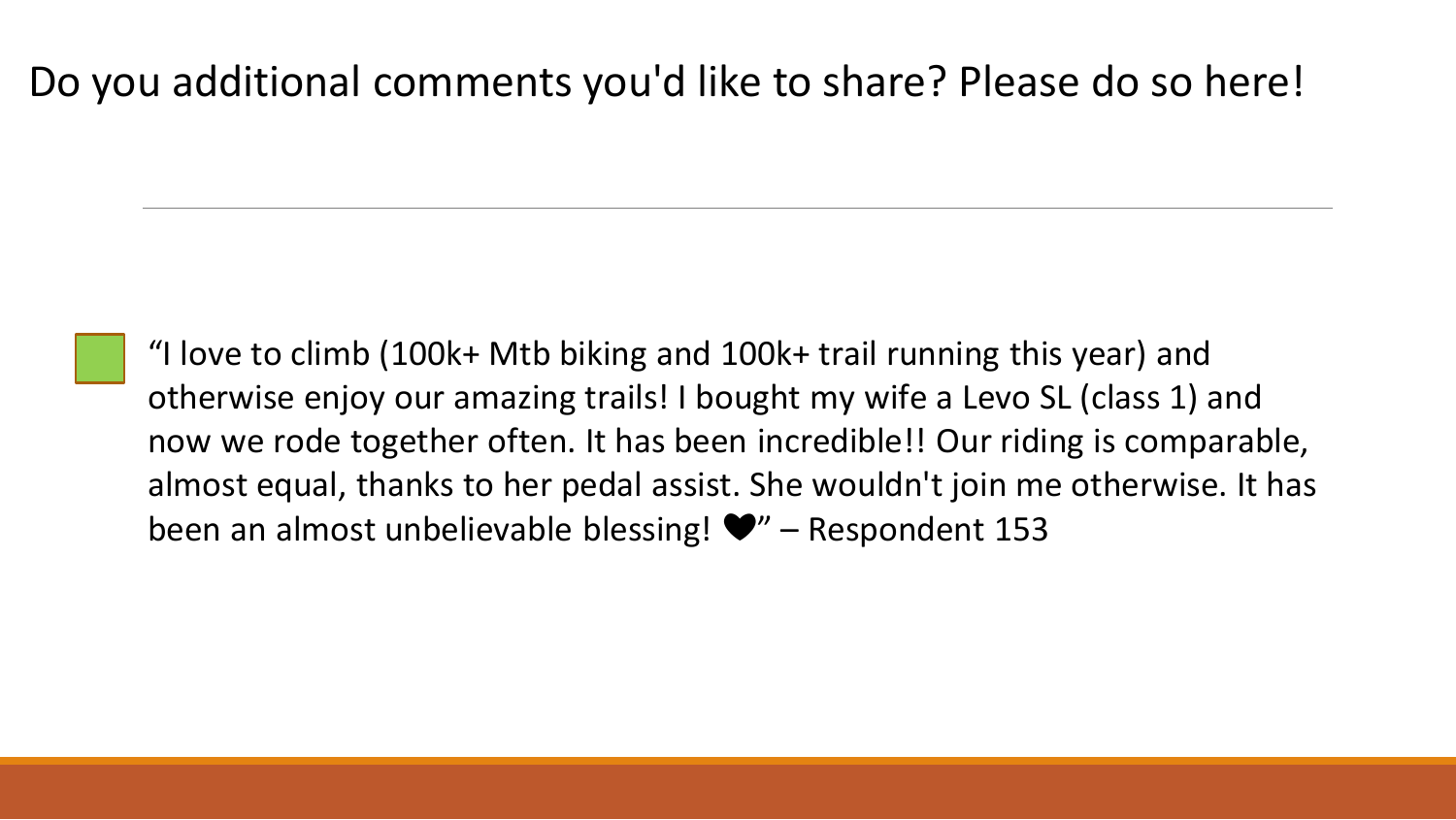"Like not allowing motors/gas powered boat on all lakes, the idea of managed ebike access to select areas is a really good one! Preserves the bike experience and opportunities, one way and/or the other for everyone." – Respondent 180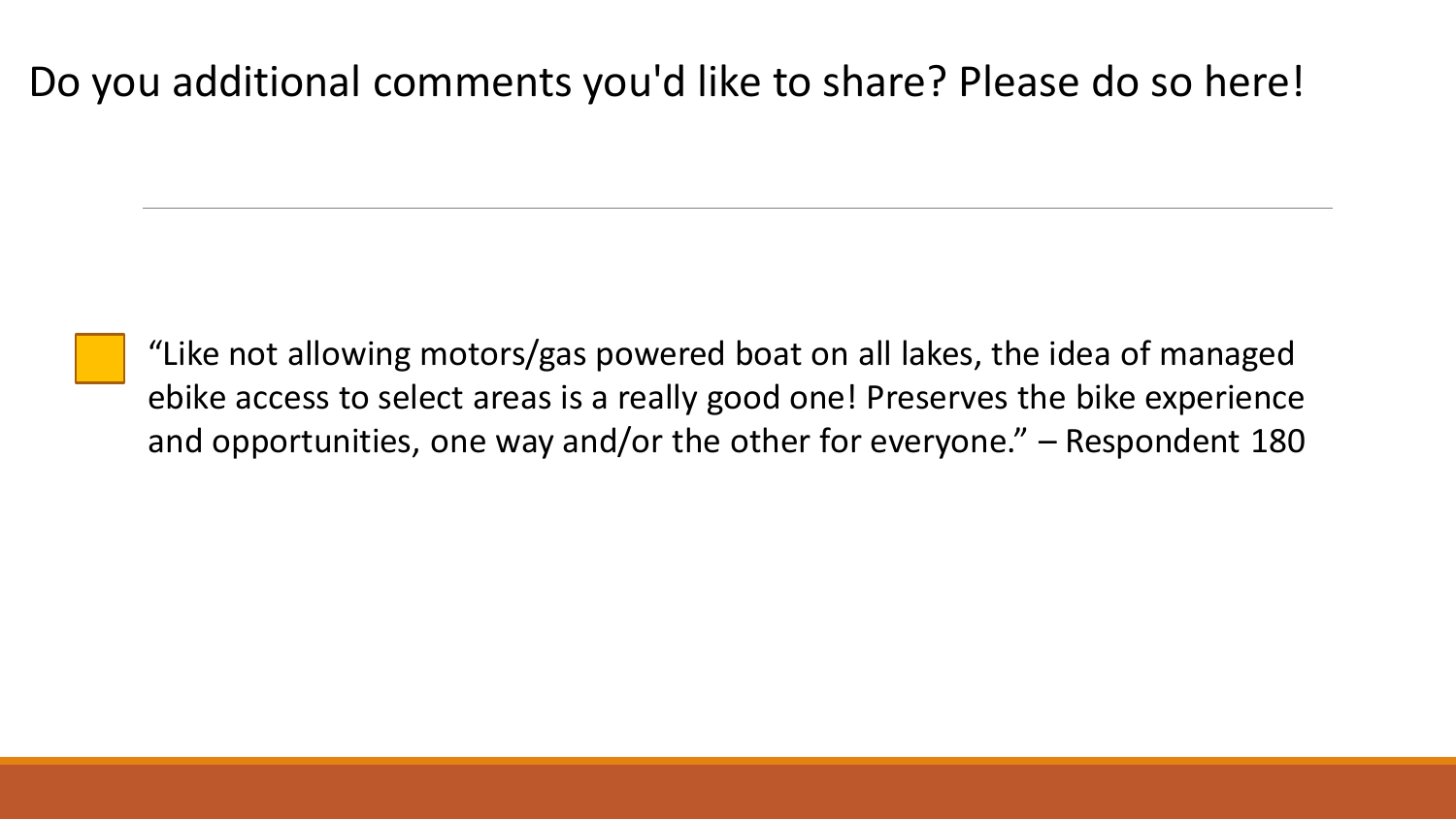"E-Bikes are giving physically un-fit people access to areas that they would not be able to safely exit without the aid of a motor. Our public lands should be open to human powered means only. E-bikers are increasingly defying known trail etiquette." – Respondent 220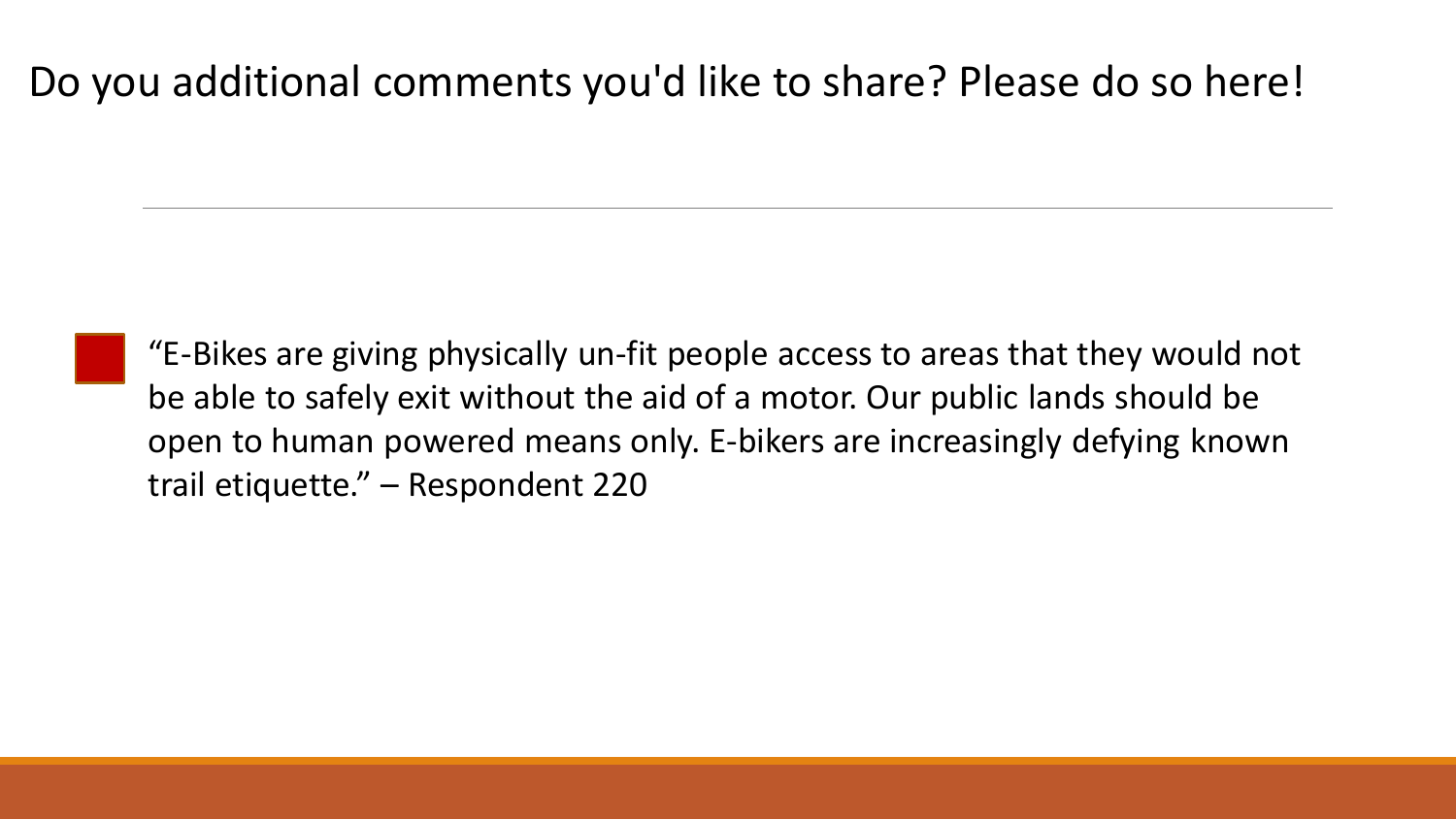### Additional Information / Public Input

"… I am writing to encourage… allow[ing] Class 1 electric bicycle access…wherever bikes are allowed. The results from your recent electric bicycle survey demonstrate local support for Class 1 electric bicycle access on natural surface trails. The adoption of this policy would be a fair and sensible decision, as Class 1 electric bicycles are similar to traditional bicycles."

– Morgan Lommele, Director of State + Local Policy



P.O. BOX 2359 BOULDER, CO 80306 **PeopleForBikes.org** | 303.449.4893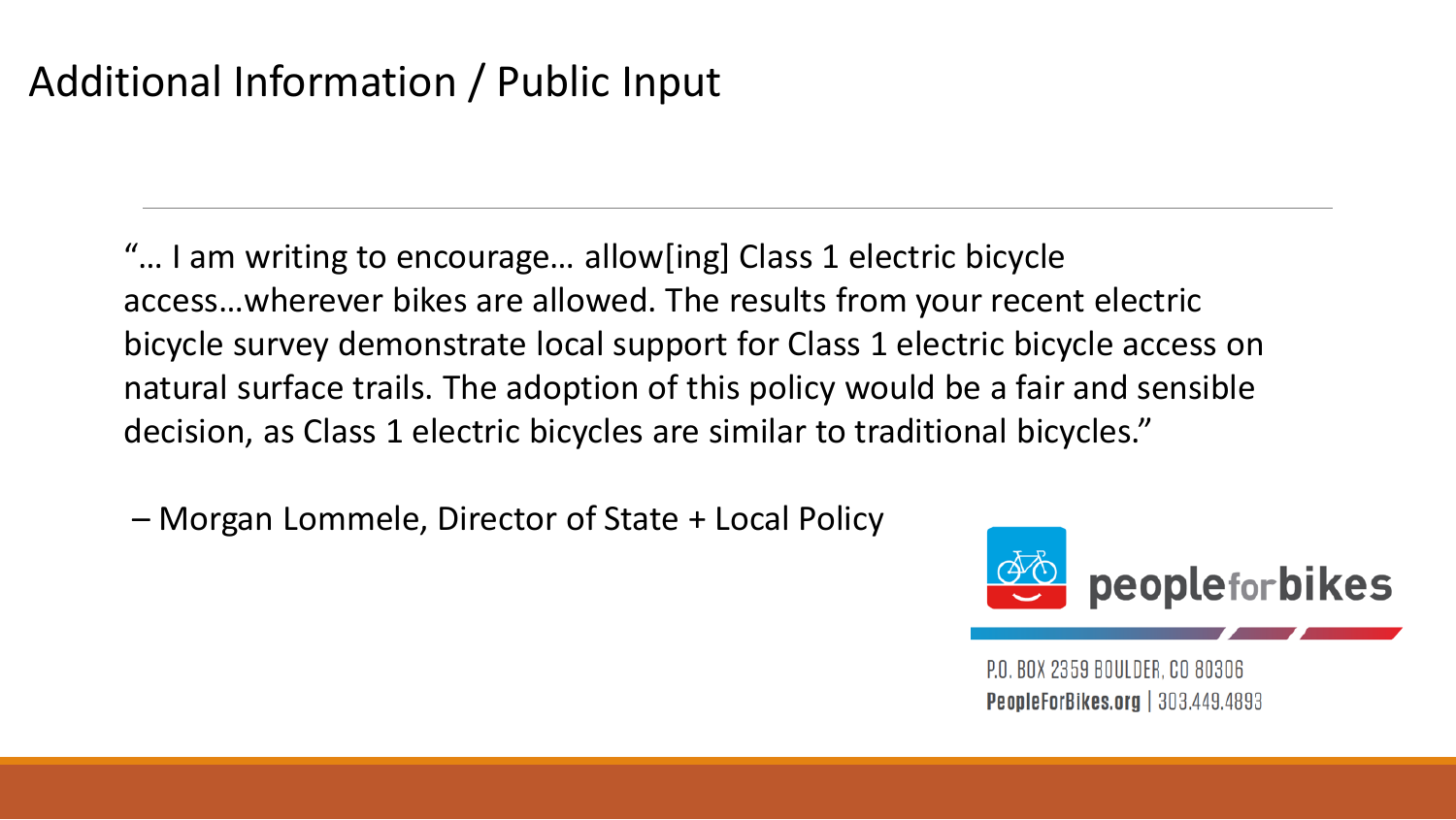### Additional Information / Public Input

- Bike shops in this area are almost exclusively selling Class 1 E-Bikes.
- For electric mountain bikes, manufacturers are only manufacturing Class 1.
- No one but the motorized community supports Class 2.
- Chris Conley, President of East Chapter EMBA

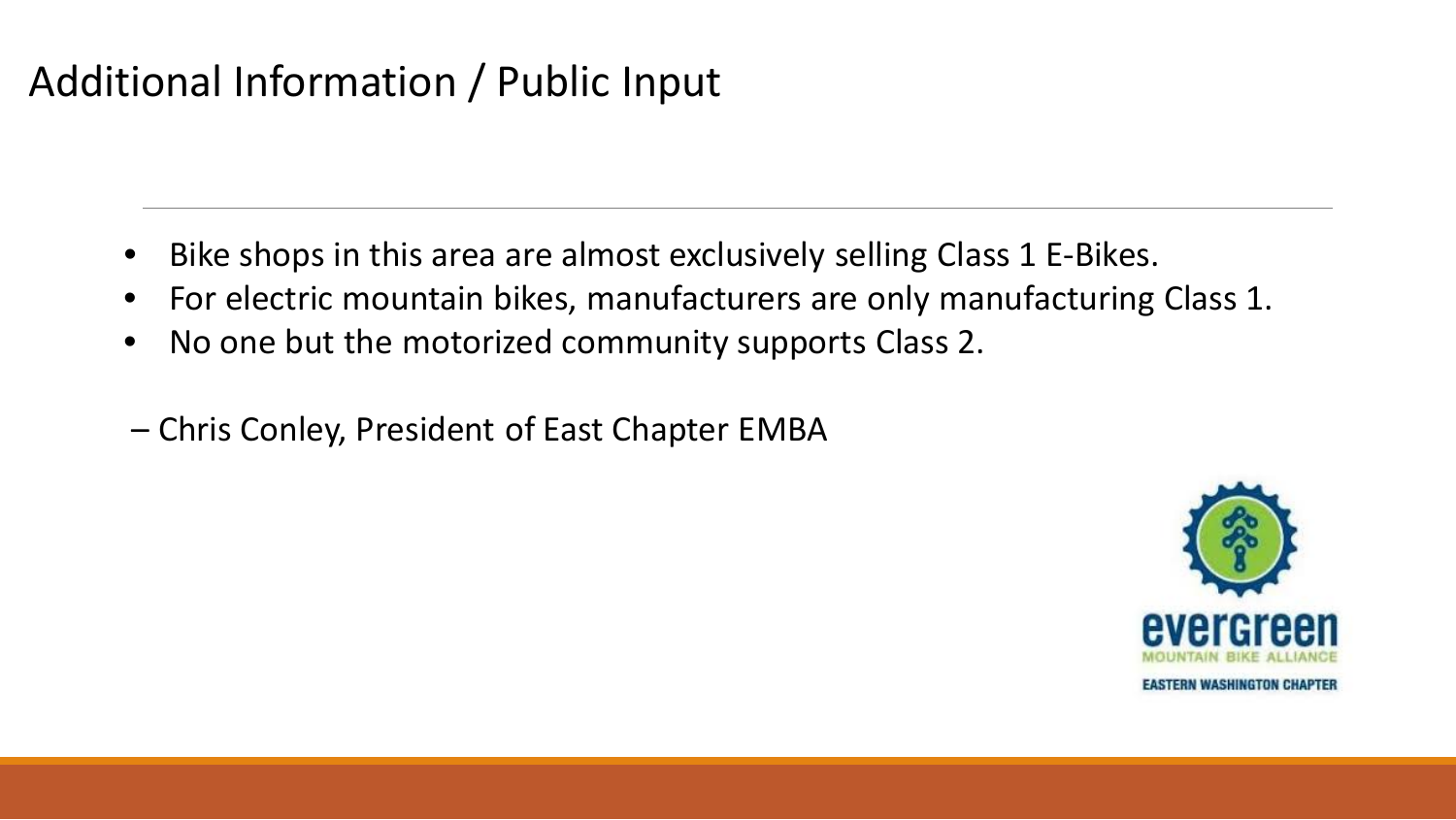### Additional Information / Public Input

- Washington State Parks allows Class 1 and Class 3 e-bikes on single track non-motorized trails that allow conventional bicycles.
- Class 2 e-bikes are prohibited.
- E-bikes are not allowed on single-track, hiking-only trails.
- Randy Kline, Trails Program

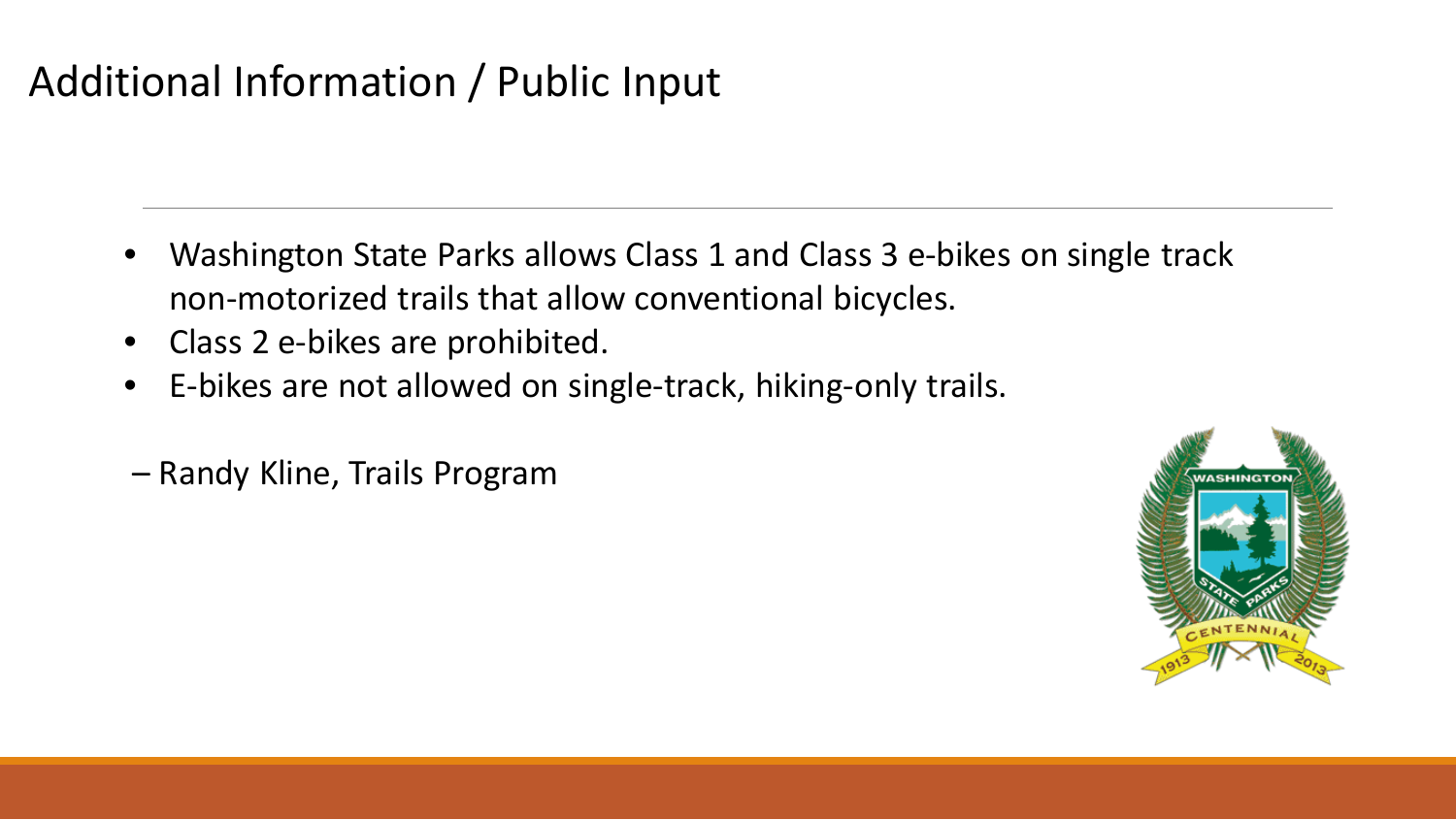### So, Why Create E-Bike Regulations?

- Back in 2018, the Washington State Legislature passed a series of laws that legalized ebike use on paved trails. For local jurisdictions such as Spokane County, the new law allows land managers to establish their own rules with regards to e-bikes on natural surface trails.
- E-bike use is prohibited on all Spokane County owned and managed natural surface trails because e-bikes were not a thing when the rules were written to safely manage natural surface trail use.
- E-bike use has grown significantly on Spokane County owned and managed parkland where mountain biking is popular.
- Greater potential for user conflict if left unregulated.